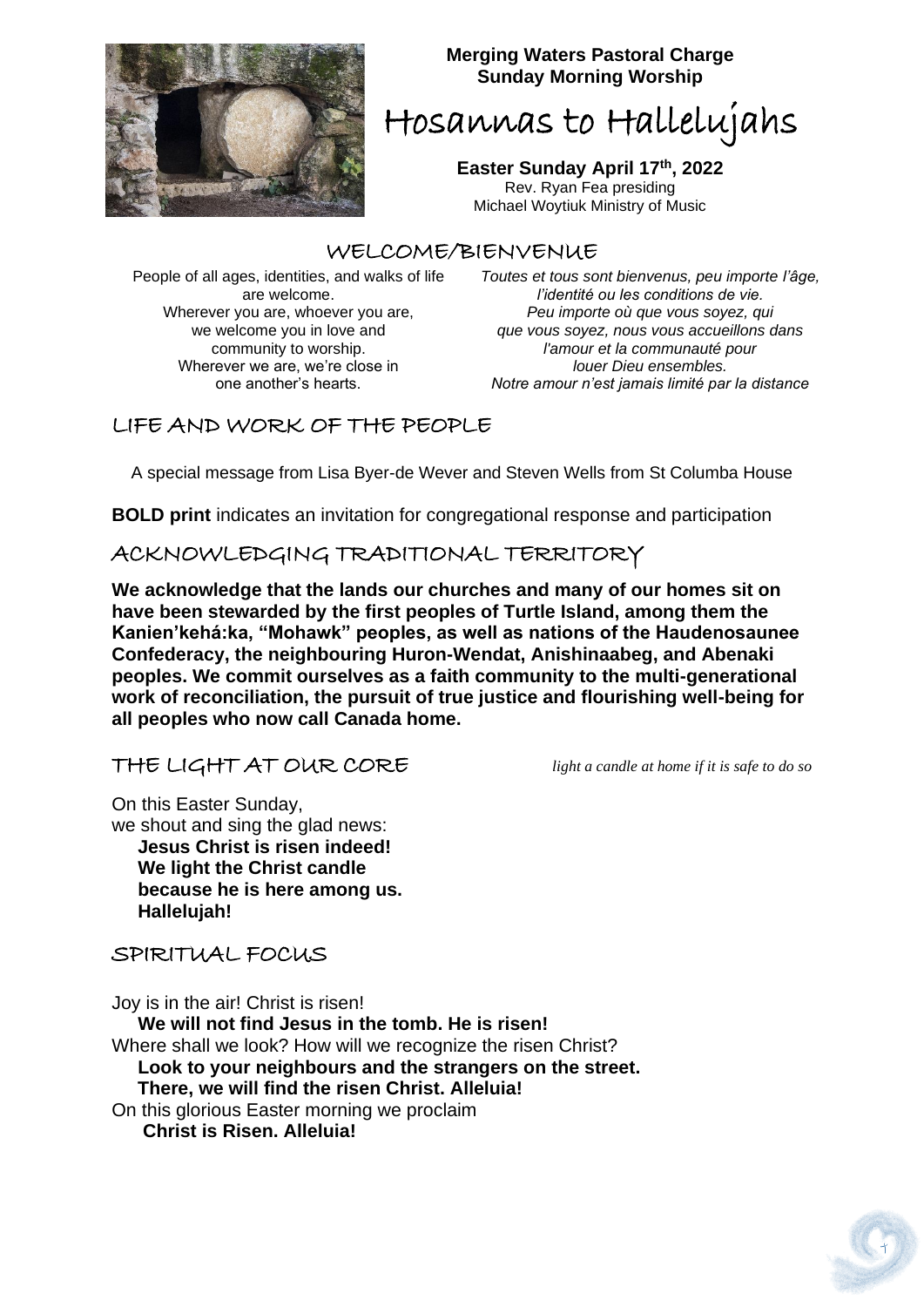#### PRAYER OF APPROACH

**Loving God, as you approach us in our story and in our lives, teach us to embrace you with enthusiasm and courage. Help us learn to turn toward you by turning toward all creation with care, respect, and actions of justice and community. Amen.**

#### HYMN VOICES UNITED 703 In The Bulb There Is A Flower

**In the bulb there is a flower; in the seed, an apple tree; in cocoons, a hidden promise: butterflies will soon be free! In the cold and snow of winter there's a spring that waits to be, unrevealed until its season, something God alone can see.**

**There's a song in every silence, seeking word and melody; there's a dawn in every darkness, bringing hope to you and me. From the past will come the future; what it holds, a mystery, unrevealed until its season, something God alone can see.**

**In our end is our beginning; in our time, infinity; in our doubt there is believing; in our life, eternity. In our death, a resurrection; at the last, a victory, unrevealed until its season, something God alone can see.**

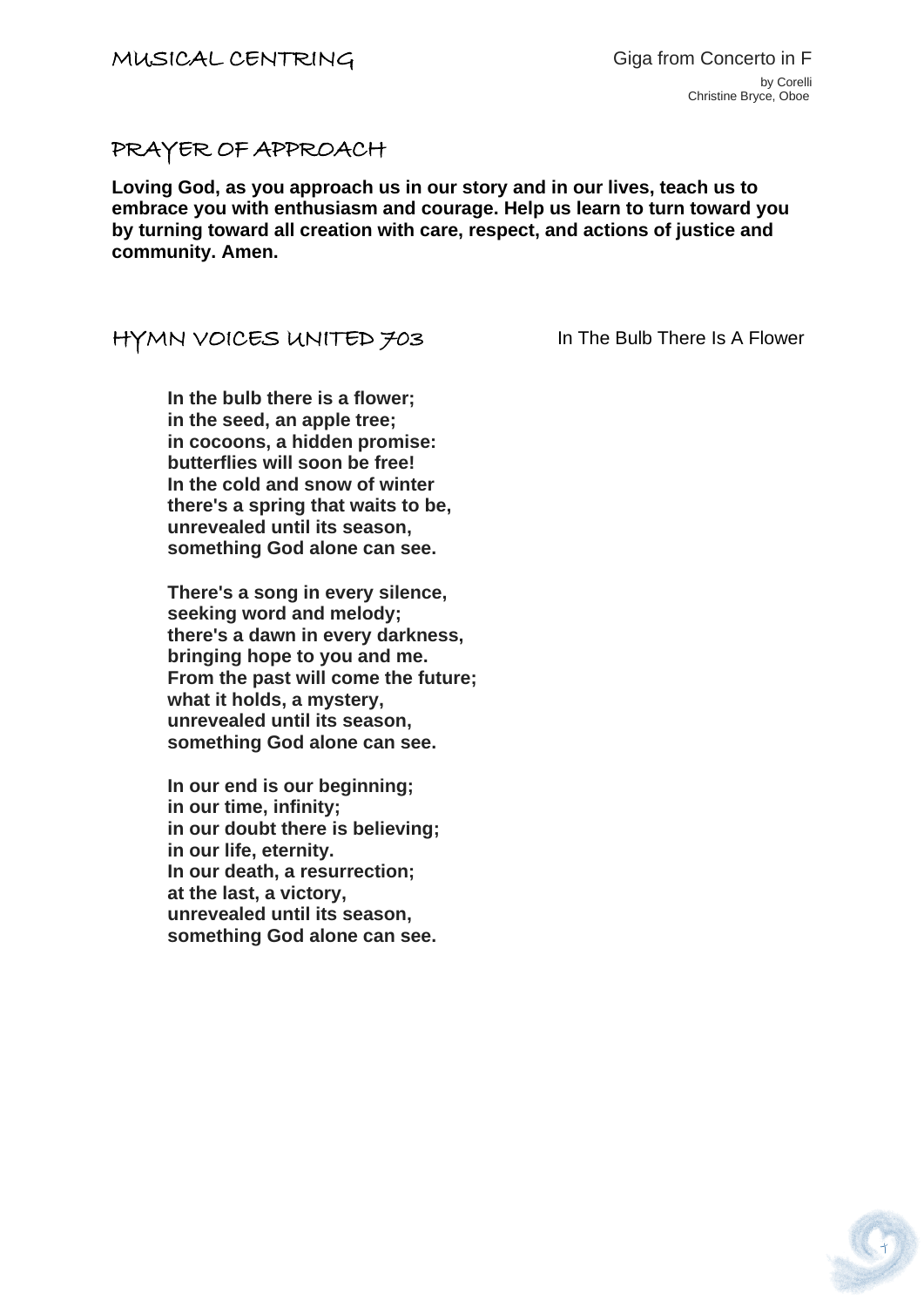Early on the first day of the week, while it was still dark, Mary Magdalene came to the tomb and saw that the stone had been removed from the tomb. So she ran and went to Simon Peter and the other disciple, the one whom Jesus loved, and said to them, "They have taken the Lord out of the tomb, and we do not know where they have laid him."

#### **Then Peter and the other disciple set out and went toward the tomb. The two were running together, but the other disciple outran Peter and reached the tomb first.**

He bent down to look in and saw the linen wrappings lying there, but he did not go in. Then Simon Peter came, following him, and went into the tomb. He saw the linen wrappings lying there, and the cloth that had been on Jesus' head, not lying with the linen wrappings but rolled up in a place by itself. Then the other disciple, who reached the tomb first, also went in, and saw and believed; for as yet they did not understand the scripture, that he must rise from the dead. Then the disciples returned to their homes.

**But Mary stood weeping outside the tomb. As she wept, she bent over to look into the tomb; and she saw two angels in white, sitting where the body of Jesus had been lying, one at the head and the other at the feet.** 

They said to her, "Woman, why are you weeping?" She said to them, "They have taken away my Lord, and I do not know where they have laid him." When she had said this, she turned around and saw Jesus standing there, but she did not know that it was Jesus. Jesus said to her, "Woman, why are you weeping? Whom are you looking for?"

**Supposing him to be the gardener, she said to him, "Sir, if you have carried him away, tell me where you have laid him, and I will take him away."**

Jesus said to her, "Mary!" She turned and said to him in Hebrew, "Rabbouni!" (which means Teacher). Jesus said to her, "Do not hold on to me, because I have not yet ascended to the Father. But go to my brothers and say to them, 'I am ascending to my Father and your Father, to my God and your God.'"

**Mary Magdalene went and announced to the disciples, "I have seen the Lord"; and she told them that he had said these things to her.**

APPLICATION FOR TODAYHosannas to Hallelujahs: Resurrection Living

*With special message shared by Steven Wells*

OFFERING *We offer our prayer, time, talent, reflections, and resources*

*If you are not on pre-authorised [remittance \(PAR\)](http://mergingwaters.ca/mt-content/uploads/2020/03/form_par-authorization.pdf) and want to continue to support Merging Waters please click these links, or those provided on the site to give to: [Union Church](https://www.canadahelps.org/en/charities/union-church-ste-anne-de-bellevue/) o[r](https://www.canadahelps.org/en/charities/beaurepaire-united-church/) [Beaurepaire United](https://www.canadahelps.org/en/charities/beaurepaire-united-church/) through [CanadaHelps.org](http://www.canadahelps.org/)*

MUSICAL OFFERING Come, Rejoice in Love

 music and words by Jacques Berier and Taize music and words arranged and adapted by Pierre Gallant

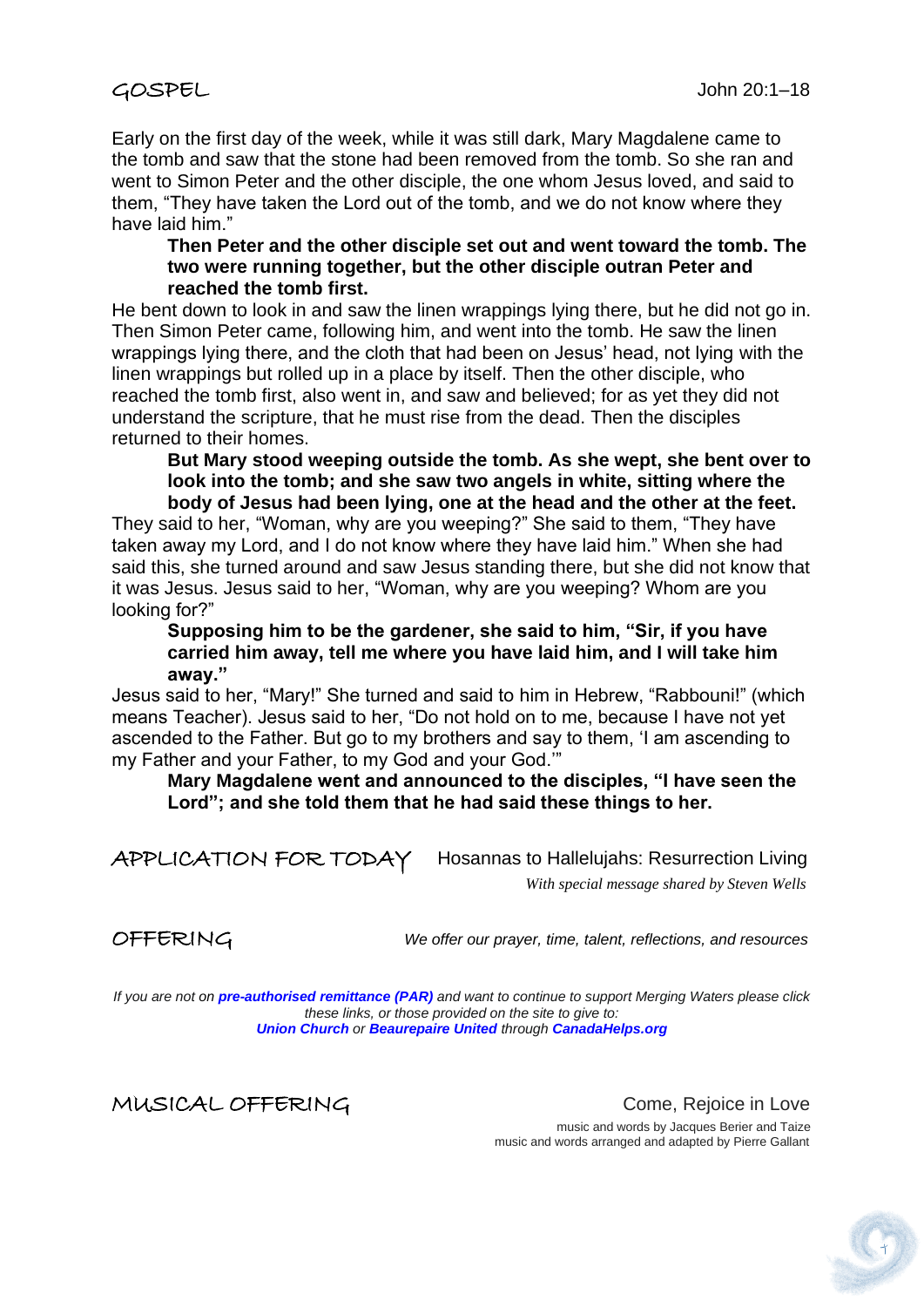### HYMN VOICES UNITED 155Jesus Christ Is Risen Today *(verse 1&2)*

**Jesus Christ is risen today, hallelujah! our triumphant holy day, hallelujah! who did once, upon the cross, hallelujah! suffer to redeem our loss, hallelujah!**

**Hymns of praise then let us sing, hallelujah! unto Christ, our heavenly King, hallelujah! who endured the cross and grave, hallelujah! sinners to redeem and save, hallelujah!**

PRAYER OF DEDICATION

**God our Rock, your strong message of daring love challenges us to live courageous gratitude. With thankful hearts, we share our resources. With humble spirits, we offer ourselves. With gracious faith, we commit ourselves to the ministry of Jesus Christ. Amen.**

HYMN VOICES UNITED 155Jesus Christ Is Risen Today *(verse 3&4)*

**But the pains which he endured, hallelujah! our salvation have procured, hallelujah! now above the sky he's King, hallelujah! where the angels ever sing, hallelujah!**

**Sing we to our God above, hallelujah! praise eternal as God's love, hallelujah! praise our God, ye heavenly host, hallelujah! praise the Son and Holy Ghost, hallelujah!**

PRAYERS OF CONCERN AND JOY

THE LORD'S PRAYER

**Our Father/Mother/Creator, in heaven, hallowed is name. Your kingdom come. Your will be done on earth, as it is in heaven. Give us this day our daily bread, and forgive us our trespasses, as we forgive those who trespass against us, and lead us not into temptation, but deliver us from evil. For yours is the kingdom, and the power, and the glory, forever and ever. Amen.**

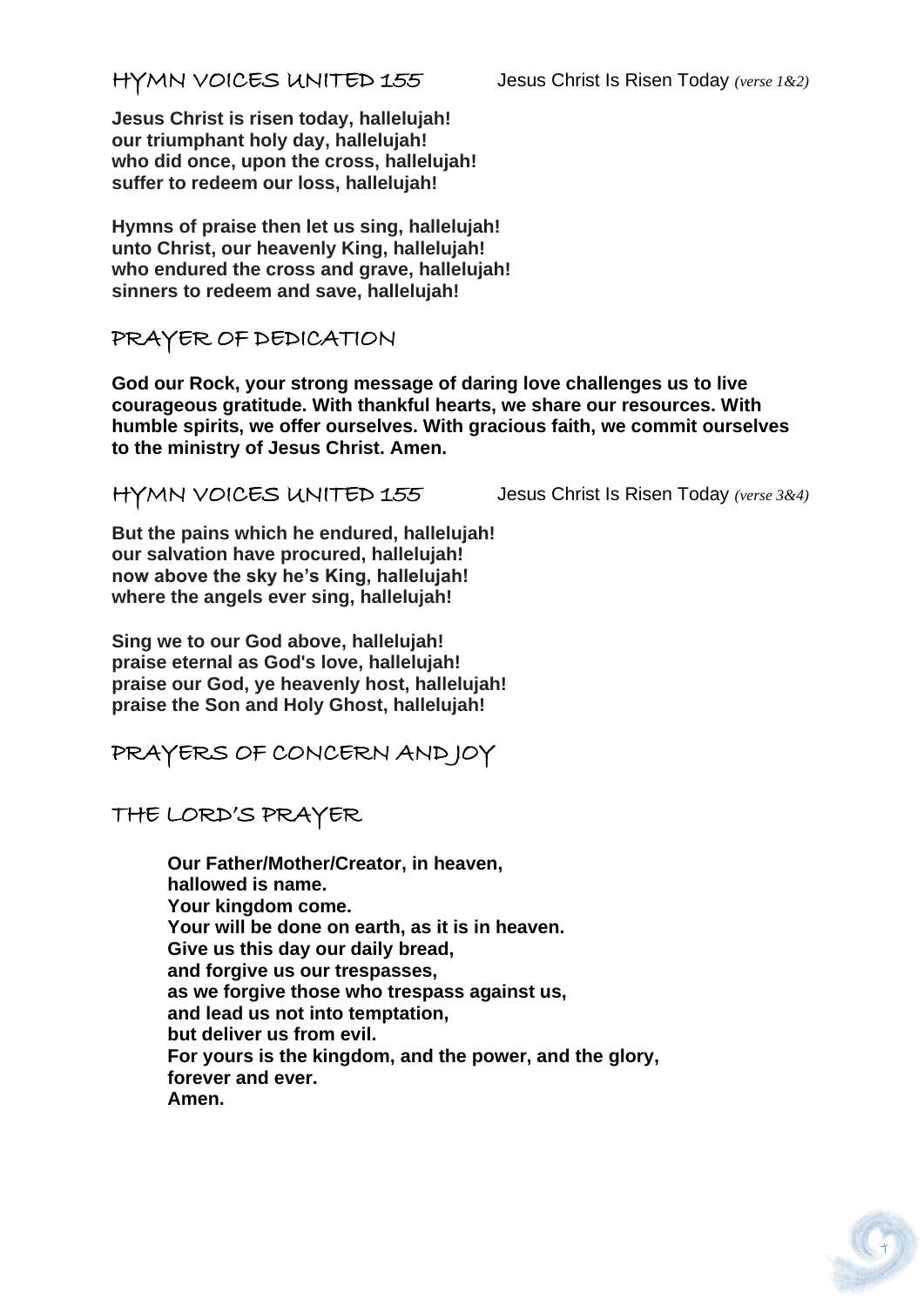## HYMN MORE VOICES 121 Hey Now! Singing Hallelujah!

*Refrain:* **Hey now! Singing hallelujah! Hey now! The morning has come! Hey now! Singing hallelujah! The tomb was empty at the rising sun.**

**Jesus loved people and he made them friends. Hey now, the tomb was empty. He called to the children and the women and men. Hey now, the tomb was empty.** *R*

**Jesus healed people and he helped them be well. Hey now, the tomb was empty. He taught about God in the stories he'd tell. Hey now, the tomb was empty.** *R*

**Jesus loved people and they said he was a king. Hey now, the tomb was empty. He turned all the tables on everything. Hey now, the tomb was empty.** *R*

**Jesus had power and they took him away. Hey now, the tomb was empty. They nailed him to a cross and they killed him one day. Hey now, the tomb was empty.** *R*

**Jesus loves people and he lives again! Hey now, the tomb was empty. Calls us disciples and he calls us his friends. Hey now, the tomb was empty.** *<sup>R</sup>*

### COMMISSIONING & BENEDICTION

May our hearts be full of gratitude **As we return to give thanks** to the One who healed us and made us whole, **who sends us out to care for this world. Amen.**

#### MUSICAL SENDING<br>
Sing Hallelujah

Music by Pierre Gallant

*~ Thank you for joining in Worship today ~*

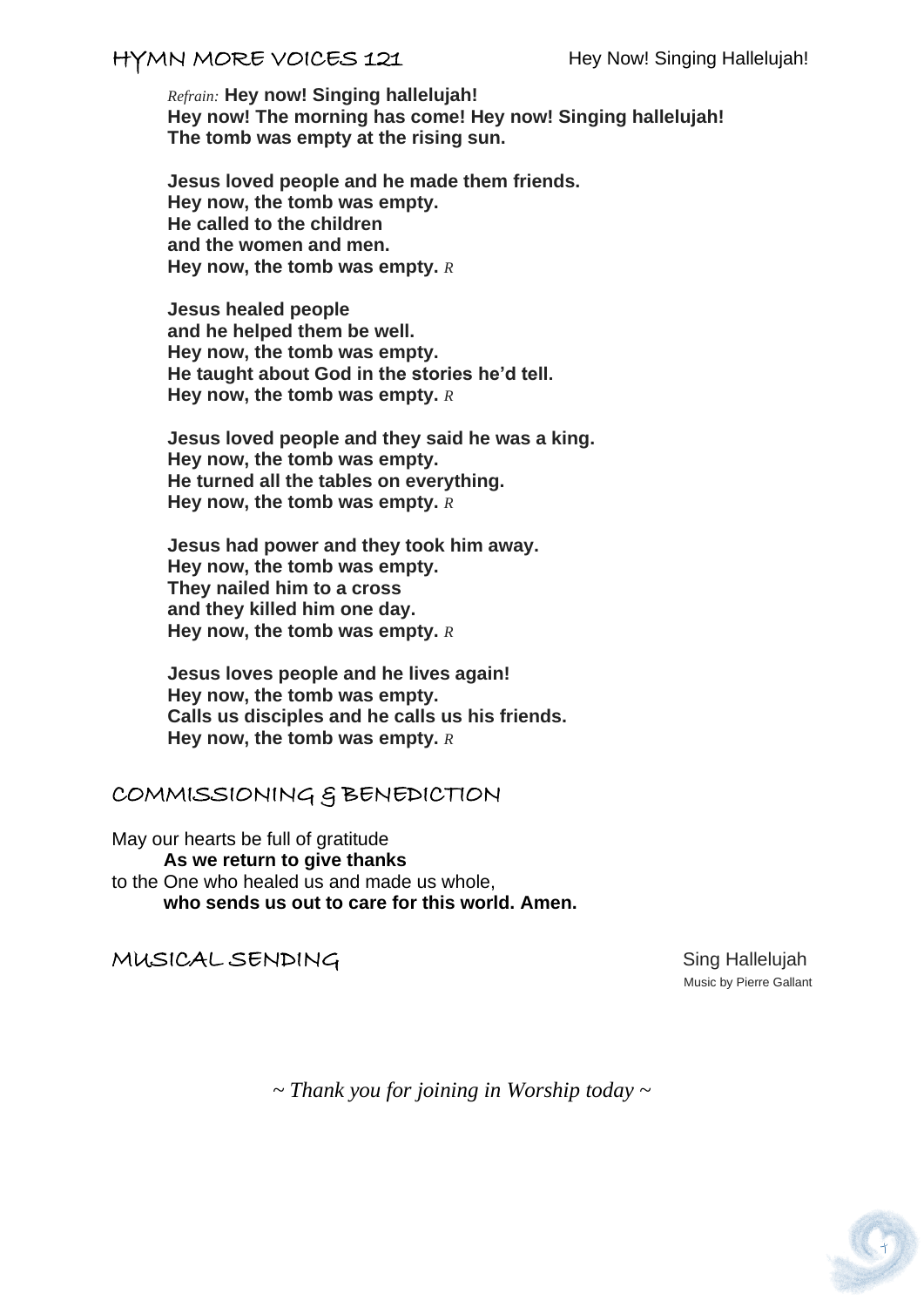#### **MERGING WATERS PASTORAL CHARGE THE UNITED CHURCH OF CANADA**

#### **UNION CHURCH**



**STE. ANNE DE BELLEVUE, QUE. « An Affirming Congregation »** 

 **& BEAUREPAIRE UNITED CHURCH BEACONSFIELD, QUE.**

**Michael Woytiuk; Ministry of Music**

**Rev. Ryan Fea, Ordained Minister [ryanfea.mergingwaters@gmail.com](mailto:ryanfea.mergingwaters@gmail.com)** 

**Susan Kaye, Office Administrator [mergingwaters@bellnet.ca](mailto:mergingwaters@bellnet.ca) (514) 457-5819 (514) 695-5448 [www.mergingwaters.ca](http://www.mergingwaters.ca/)**



| <b>UPCOMING SERVICES at 10:30 a.m.</b>                                    |                                                                                    |
|---------------------------------------------------------------------------|------------------------------------------------------------------------------------|
| Apr 17th.                                                                 | Easter Sunday – Onsite at 24 Maple, Sainte-Anne and online                         |
|                                                                           | When arriving please take a flower to place on the cross and a sticky-note         |
|                                                                           | for use during the service                                                         |
| Apr $24th$ .                                                              | A service Shared by the Merging Waters Outreach Committee                          |
|                                                                           | Onsite at 24 Maple, Sainte-Anne and online                                         |
| May $1st$ .                                                               | 3rd Sunday of Easter – Onsite at 25 Fieldfare, Beaconsfield and online             |
| May $4th$ .                                                               | Merging Waters Board Meeting on ZOOM 7 pm                                          |
| May $8th$ .                                                               | 4 <sup>th</sup> Sunday of Easter – Onsite at 25 Fieldfare, Beaconsfield and online |
| May 15 <sup>th</sup> .                                                    | 5 <sup>th</sup> Sunday of Easter – Onsite at 24 Maple, Sainte-Anne and online      |
| May $22^{nd}$ .                                                           | 6 <sup>th</sup> Sunday of Easter – Onsite at 25 Fieldfare, Beaconsfield and online |
| May $29th$ .                                                              | 7 <sup>th</sup> Sunday of Easter – Onsite at 24 Maple, Sainte-Anne and online      |
|                                                                           | Merging Waters hosts a combined worship with United Churches of the                |
|                                                                           | West Island of Montreal and Riverside United Church                                |
|                                                                           | This service will include the celebration of the Sacrament of Baptism              |
| Please consult the website and weekly announcements for details and links |                                                                                    |
| www.mergingwaters.ca/Worship-online                                       |                                                                                    |
| Download the Zoom App at zoom.us/download                                 |                                                                                    |

Attributions: Bible passage from New Revised Standard Version Bible, copyright © 1989 the Division of Christian Education of the National Council of the Churches of Christ in the United States of America.